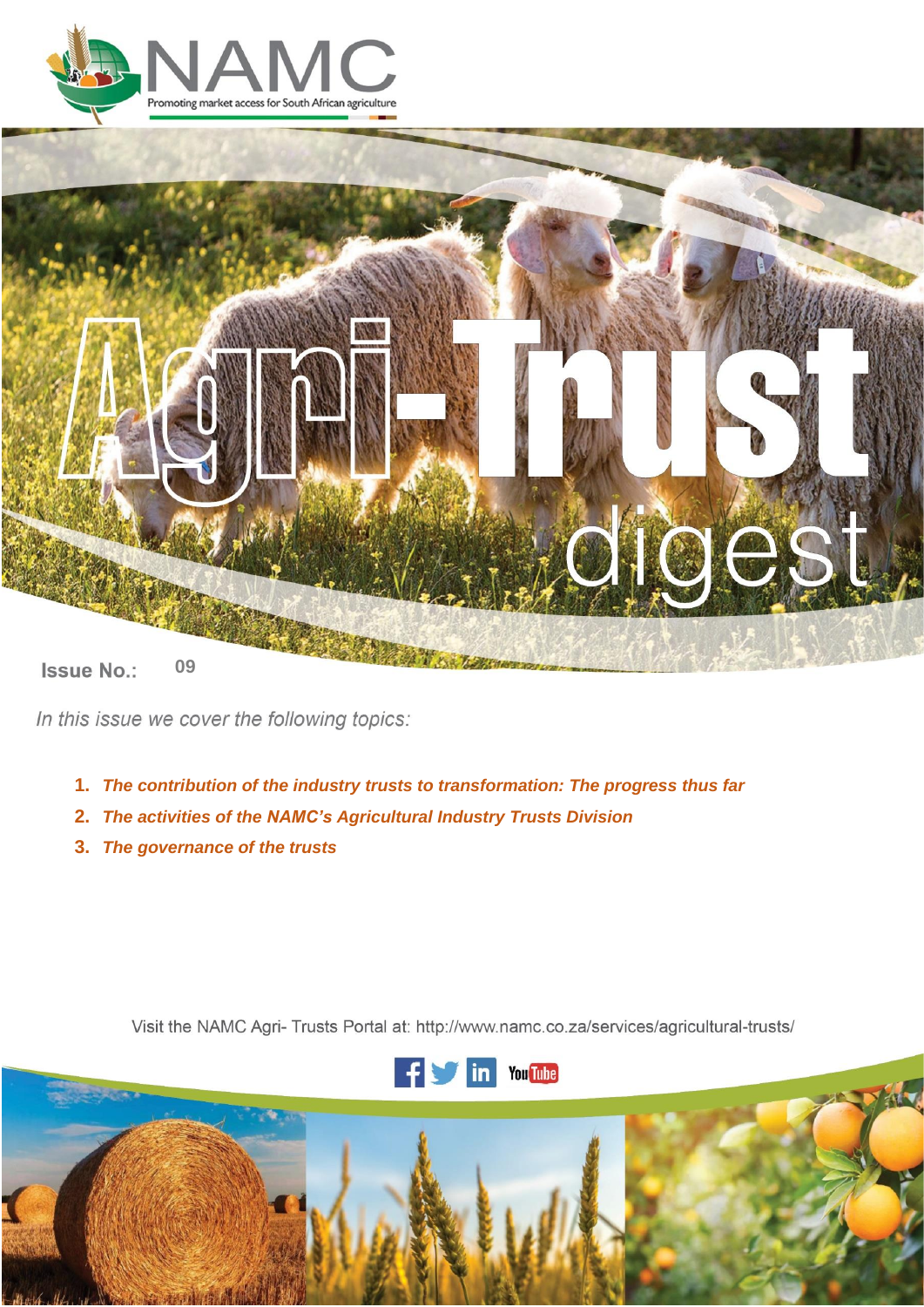# **AGRI-TRUST DIGEST**

*Agri-Trust Digest is a bimonthly report that is produced by the National Agricultural Marketing Council through the Agricultural Industry Trusts Division. The publication aims to communicate developments as they happen around the different agricultural trusts. The focus of this issue is on four topics: (i) The contribution of the industry trusts to transformation: The progress thus far; (ii) The activities of the NAMC's Agricultural Industry Trusts Division; and (iii) The governance of the trusts. The Division has three digests which cover the Food, Agriculture and Natural Resources Policy Analysis Network (FANRPAN), agricultural transformation, and agricultural industry trusts. Agri-Trust Digest reports on key developments coming from the operation of the different industry trusts.*

> **Contributors to this Issue:**  Mr Matsobane (BM) Mpyana Mr Elekanyani Nekhavhambe Ms Nomatande Yeki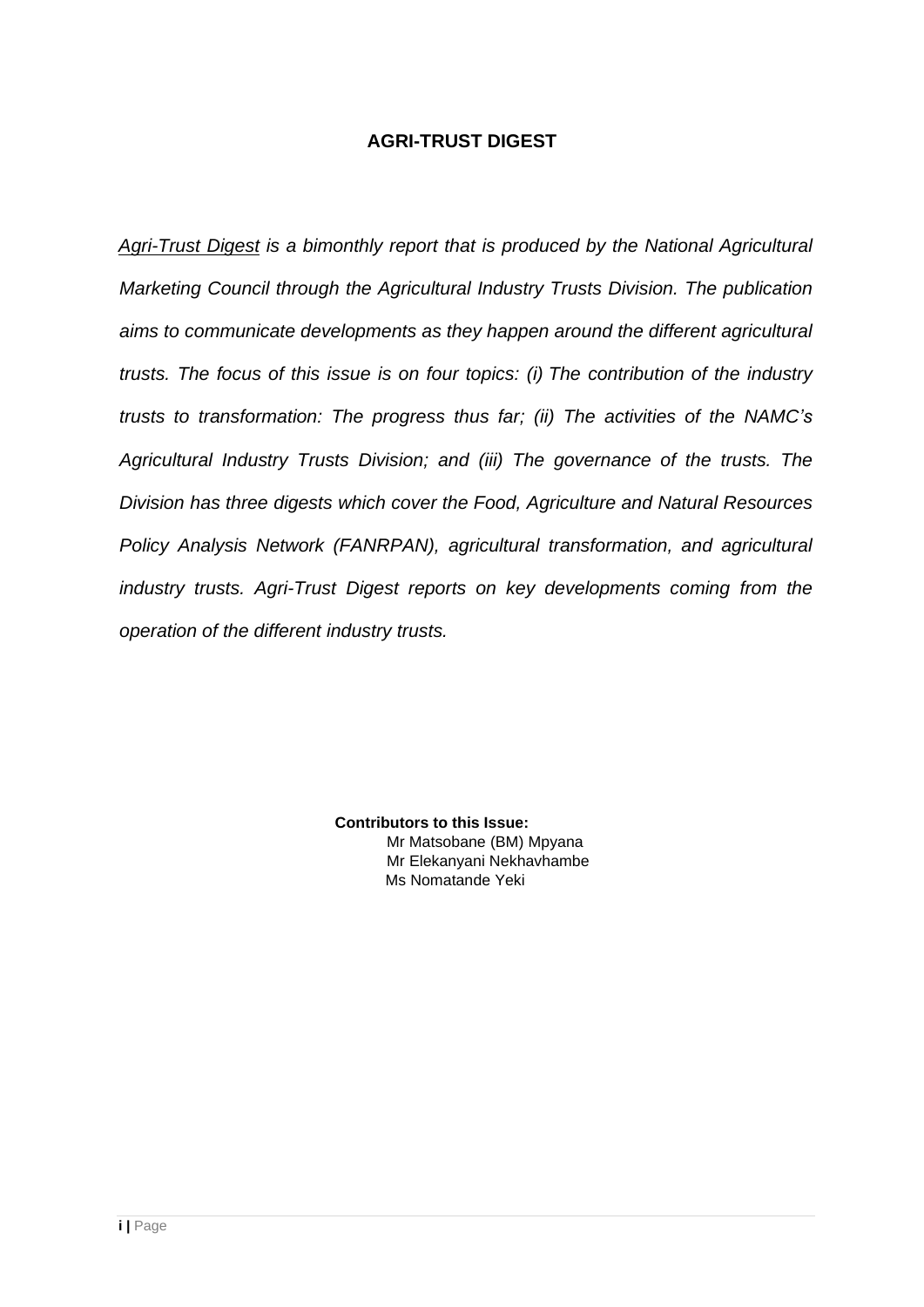# **1. THE CONTRIBUTION OF THE INDUSTRY TRUSTS TO TRANSFORMATION: THE PROGRESS THUS FAR**

by Matsobane (BM) Mpyana

### **1.1. Introduction**

The agricultural industry trusts were established as institutions during the deregulation process, which happened in the 1990s. Over the years, these trusts have played a crucial role in developing previously disadvantaged farmers to be able to meaningfully contribute to the mainstream South African economy.

The support provided by the industry is through the interest generated on the investments made through the inherited assets from the former control boards, as well as rental incomes. After the deregulation process, most of the industry trusts managed to grow their investment portfolios from R677 million to over R2.4 billion. The activities funded through the trusts include, but are not limited to, research and development, bursaries, transformation and market development and access, to mention a few.

It has been a consensus that industry trusts can serve as key vehicles to drive transformation in the agricultural sector, and *recently there was concern from the then Minister of Agriculture, Forestry and Fisheries that "it seems as if training and bursaries [are] equated as transformation with less emphasis on real enterprise development"*.

Although industries differ, it is my opinion that real enterprise development includes, but is not limited to, the procurement of production infrastructure, material and input supply, funding of soil preparation activities, accreditation, unlocking of potential markets and biosecurity measures, to mention a few. The Minister of Agriculture, Land Reform and Rural Development, the Honourable Ms Thoko Didiza, stressed in her budget speech of 2019 that *"the resources that are there in the industry trusts play an important role in developing new entrants into agriculture. More can be done to ensure that these trusts play an important role in the* 

# *transformation and the development of the agricultural sector."*

This article provides a snapshot of the contribution of the trusts to transformation thus far.

# **1.2. The trusts' contribution to the development of developing farmers in the provinces of South Africa: The status thus far<sup>1</sup>**

**Grain trusts:** The grain trusts (Maize, Sorghum, Winter Cereals, and Oil and Protein Seeds) adopted the Grain Farmer Development Association (GFADA) as the main vehicle to drive transformation for the four grain trusts. The activities that are being funded by the grain trusts through the GFADA include soil correction, crop insurance, production inputs and mentorship.

Over 44 smallholder farmers in the provinces of Gauteng, Mpumalanga, Eastern Cape, Free State, North West, KwaZulu-Natal and Western Cape were supported in the previous financial year. About R38,2 million was spent by the grain trusts to fulfil the transformation activities relating to the smallholder farmers.

**Horticultural trusts:** The horticultural trusts consist of the Deciduous Fruit Industry Development Trust (DFIDT), the Citrus Industry Trust (CIT) and the Potato Industry Development Trust (PIDT), which collectively spend over R7 million on transformation. The DFIDT and CIT mainly fund bursaries; however, the CIT Board of Trustees decided to put aside about R50 000 to fund five (5) business plans through the Citrus Growers' Association Grower Development Company, which is an entity responsible for transformation in the citrus Industry.

The DFIDT currently funds bursaries worth over R0.3 million and the Trust is in the process of shifting its focus to the funding of enterprise development through the Deciduous Fruit Development Chamber, which is the entity responsible for transformation in the deciduous fruit industry.

<sup>&</sup>lt;sup>1</sup> Some of these figures include bursary expenditure.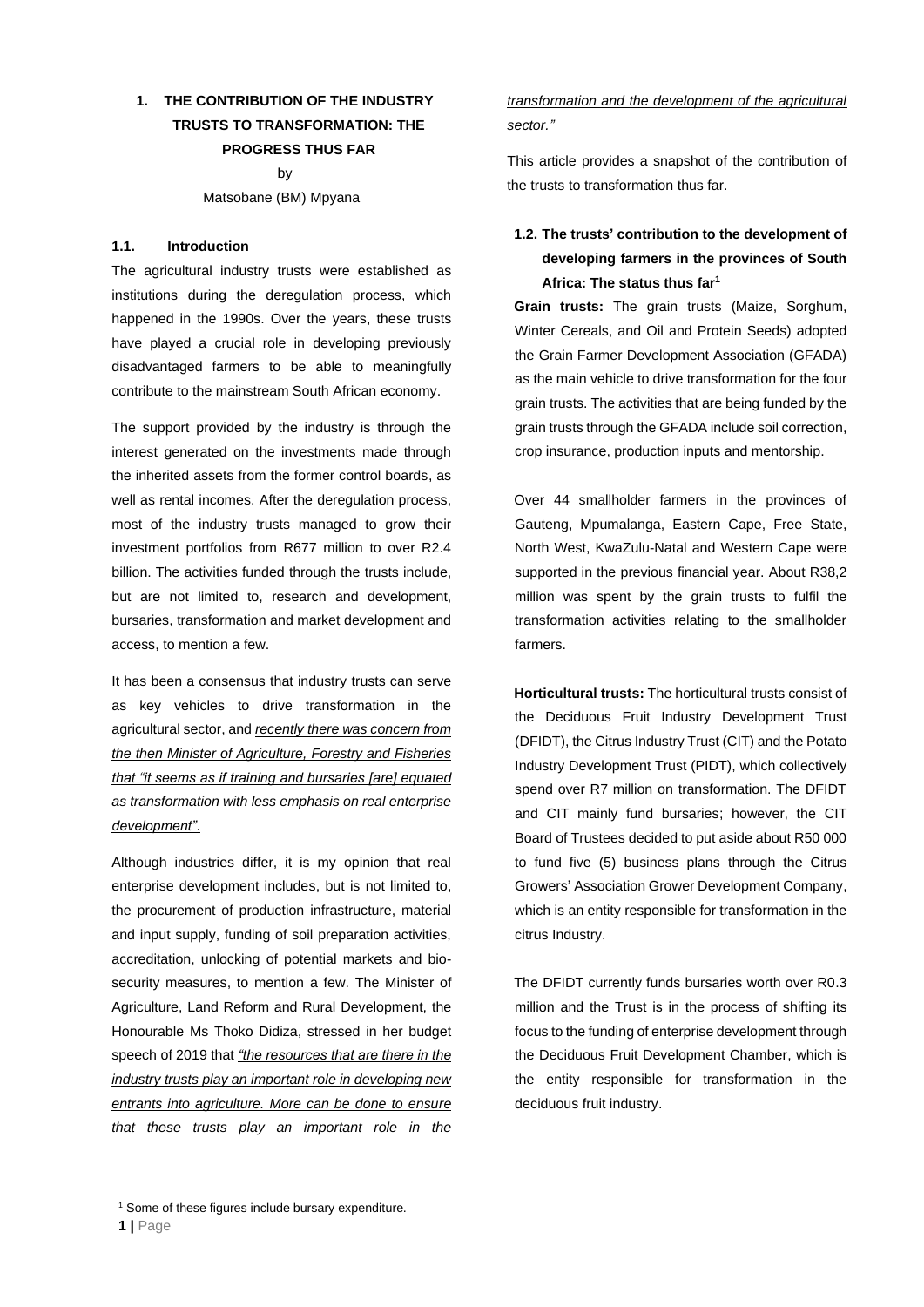The PIDT, through the Potatoes South Africa (PSA) non-profit company (NPC), has made transformation one of their core businesses, and to date, over 21 farmers have benefited through the PSA enterprise development programme on interventions relating to seed procurement, mentorship, business plan development, pre-feasibility studies, market access and new farmer induction.

Furthermore, over 15 community projects have benefited through the small grower development programme, which is mainly aimed at food security, working in collaboration with the provincial departments of agriculture and other stakeholders. These two programmes contribute over 1 000 jobs to communities in the provinces of Limpopo, Eastern Cape, Free State, Gauteng, Mpumalanga and Western Cape, with an expenditure amounting to approximately R8 million.

**Livestock trusts:** The livestock trusts consist of the Mohair Trust, Wool Trust, Meat Industry Trust and National Lucerne Trust. The Mohair Trust currently funds the Mohair Empowerment Trust, which is responsible for driving transformation on behalf of the Trust. Currently, about seven mohair projects are supported in activities relating to the purchasing of quality angora goats, as well as the marketing and training of farmers in the areas of shearing, among other things. The main focus of the Mohair Empowerment Trust is to establish a sustainable, large-scale industry of black mohair producers. To date, over 2 790 angora goats have been distributed to the beneficiaries at the cost of approximately R2.8 million, creating over 40 on-farm employment opportunities.

The Wool Trust's transformation focus is on enterprise and skills development, with the main intervention being the distribution of quality rams, the provision of ongoing advice on wool production and skills transfer to emerging black communal farmers in the Zulukama area of Whittlesea, and the establishment of a veld ram club in Elliot. Total expenditure amounting to R11.7 million was utilised in the last financial year. These interventions are delivered collaboratively with

the provincial departments in the Eastern Cape and other provinces where the industry has footprints.

The main focus of the National Lucerne Trust is on enterprise development, training and skills development, with the goal being to facilitate sustainable growth and the development of smallholder farmers to grow and produce commercially in a sustainable way. The interventions are in terms of the provision of seed input and, going forward; the Trust plans to provide on-farm technical assistance and training to farmers through specialists and also expose them to market-related information.

Currently, 40 farmers are being supported and a total of about R60 000 has been utilised in the procurement of good-quality lucerne seed in the Taung area of the North West Province. Lastly, the Meat Industry Trust funds several bursaries and the Trust is in the process of finalising its enterprise development approach in order to fund farmers on the ground and make a meaningful contribution to the meat value chain.



The trusts' contribution to transformation over the past five years

**Figure 1:** The trend of transformation contributions by the trusts for the period 2013-2018 Source: NAMC Status Report 2018 Survey

Figure 1 above presents the five-year contribution of the trusts to transformation in terms of real monetary expenditure and percentage changes. Between the 2013/14 and 2017/18 financial years, the trusts' transformation expenditure increased. During the 2017/18 financial year, the trusts collectively spent about R61.4 million on transformation (up from R53.3 million in 2016/17). This indicates an increase of approximately R8.1 million, year on year.

Given that the trusts are growth related and mandated to ensure that the assets remain evergreen, this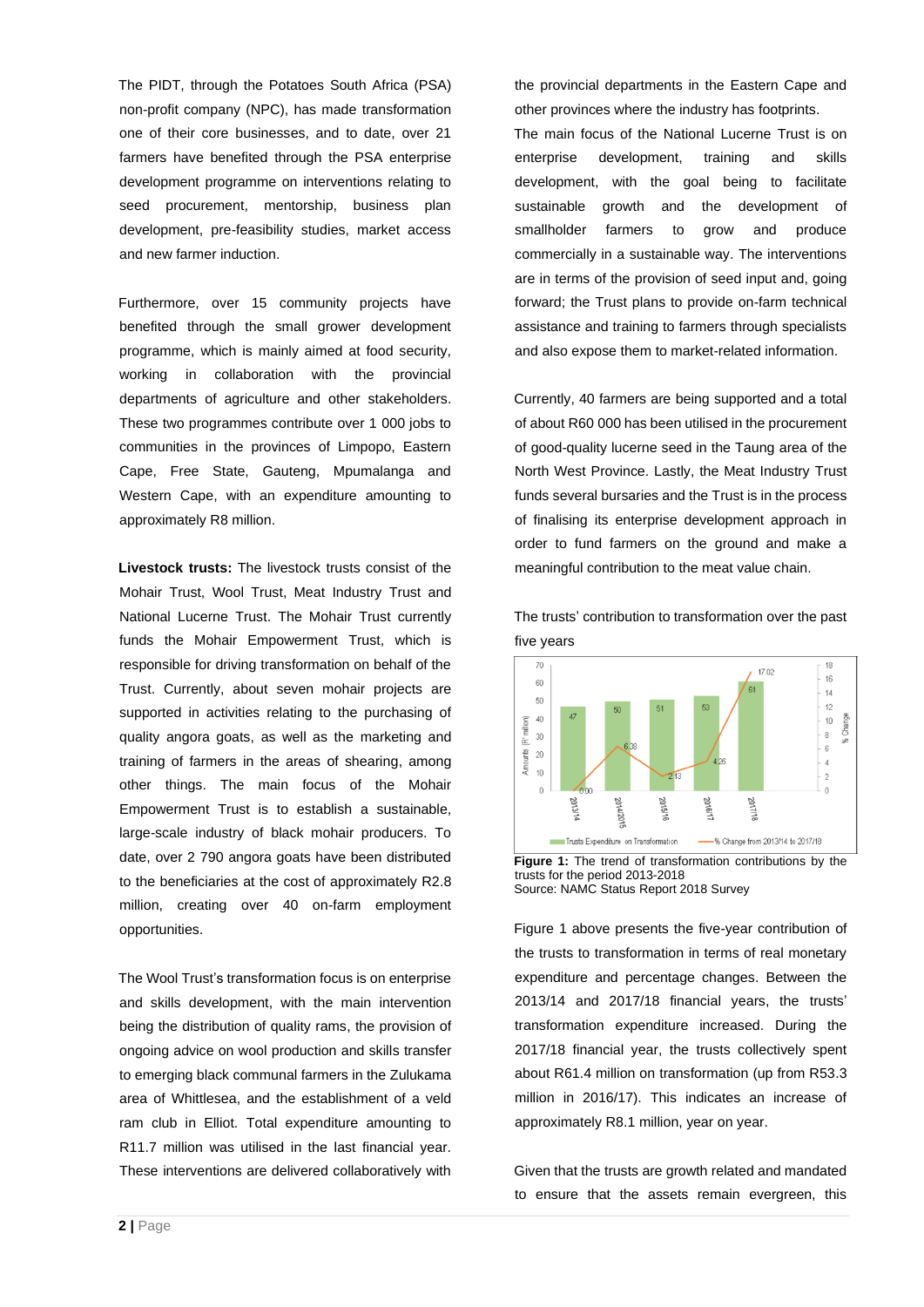mandate has been fulfilled by almost all the trusts and they are still able to fund transformation interventions. The trusts are applauded for the great work done on the funding of black-owned farm enterprises.

### **1.3. Conclusion**

The industry trusts play a crucial role in driving transformation in the agricultural sector. Furthermore, the move to establish transformation entities which are industry specific has yielded satisfactory results in terms of tracking the progress made with the development and support of smallholder farmers in South Africa. The collaboration between provincial governments and industry trusts remains the key factor in advancing transformation in the agricultural sector. Other government institutions and role players are encouraged to work together with the industry trusts in supporting developing farmers in South Africa.

# **2. THE ACTIVITIES OF THE NAMC'S AGRICULTURAL INDUSTRY TRUSTS DIVISION by**

Elekanyani Nekhavhambe

#### **2.1. Introduction**

The industry trusts are managed by boards of trustees, in which the Minister is represented. The ministerial trustees are entrusted with ensuring that the industry trusts carry out the objectives of the trust deeds, by aligning them to the government's transformation mandate. Noteworthy is that the National Agricultural Marketing Council (NAMC) does work closely with all the trusts and sits on their boards with observer status. This facilitates the NAMC's work when providing advisory services to the Minister of Agriculture on all work relating to the trusts. This article provides a snapshot of the activities of the NAMC's Agricultural Industry Trusts Division.

#### **2.2. What does the Agri-Trusts Division do?**

**Appointment of ministerial trustees:** The Agri-Trusts Division facilitates the appointment process of the ministerial trustees and recommends candidates to the Minister. Then appointed trustees have a legal obligation to represent the interests of the Minister of

Department of Agriculture, Land Reform and Rural Development within the trusts.

**Capacity-building of ministerial trustees:** Important to note is that, as and when required, the Division undertakes various activities to capacitate the ministerial trustees. This is necessary to ensure that both new and existing ministerial trustees understand the work they are doing while creating a better understanding between the NAMC and the different industry trusts.

These ministerial trustees are capacitated through training and workshops. Moreover, there is a continuous engagement between them and the NAMC to ensure effective support in the work of transformation. Through training and induction, ministerial trustees are able to understand their role and responsibilities within their respective boards of trustees.

#### **Facilitation of workshops between the trusts and**

**the Minister:** One of the activities of the NAMC is to ensure that engagement between all trusts and the Minister are organised on an annual basis. The purpose of this type of engagement is for the trusts to meet with the Minister and foster their much-needed relationship, underlining the interests of the government towards the work of transformation. Moreover, the trusts are able to share their thoughts with the Minister in terms of transformation work.

#### **Compiling a status report on agricultural industry**

**trusts:** The NAMC has designed a template whereby the ministerial trustees complete and report on areas of interventions to which the Minister has to pay attention. On an annual basis, the Division compiles a status report on all the trusts which report to the Minister regarding the operations, new developments and financial status of the respective trusts. This status report is subsequently sent to the Minister.

In addition, the senior manager of the agricultural industry trusts is the Chairperson of the NAMC Transformation Review Committee (TRC), which oversees the utilisation of the 20 % of statutory levy income spent on transformation. The same TRC engages in a Monitoring and Evaluation (M&E)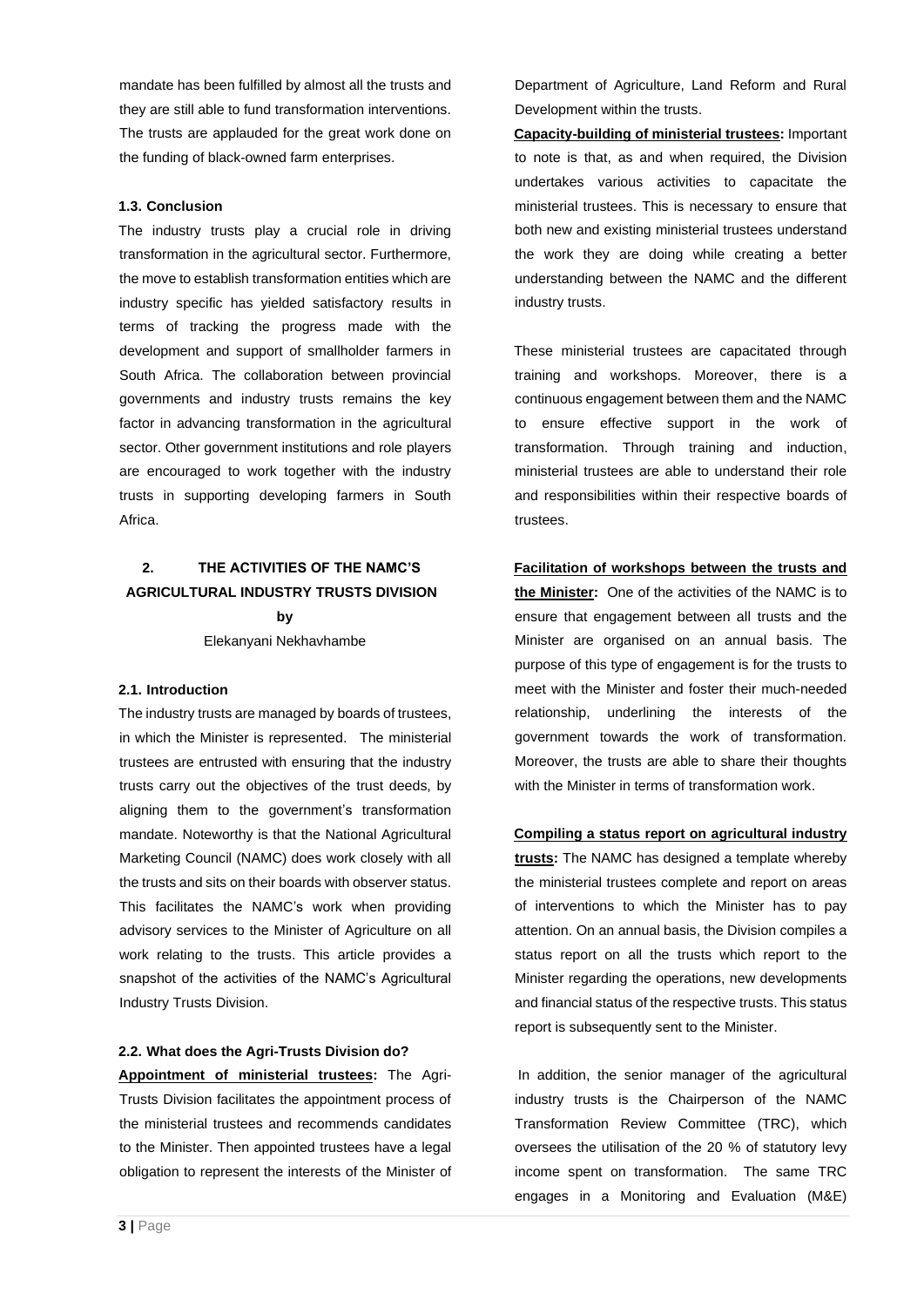process on all the transformation projects funded by both the levies and the industry trust funds.

### **2.3. Conclusion**

The Agricultural Industry Trusts Division of the NAMC has a good relationship with all the trusts, as well as all the industries collecting statutory levies. More work is expected to be done by all the trusts in terms of transformation, and a continuous working relationship is essential for the success of the transformation agenda.

## **3. THE GOVERNANCE OF THE TRUSTS**

By Nomantande Yeki

### **3.1. Introduction**

The industry trusts have a long history, having previously been known as control boards. The trusts are legal entities, meaning that their governance is through the trust deeds, which outline in detail the history, objectives, terms and activities of the trustees. The trusts are collectively valued at over R2.4 billion worth of assets.

The mandate given to the trusts was clear: to manage the assets, increase the assets, and use the proceeds to fund industry work. The importance of governance lies in the effort to increase the value of assets, improve transparency and efficiency, and minimise potential collusion among trustees.

To ensure that the trustees are familiar with the corporate governance policies such as King IV, the NAMC's Agricultural Industry Trusts Division facilitates training to capacitate trustees with the skills for their readiness on the boards of trustees.

### **3.2. Legislation governing the rusts**

Currently, there are eleven (11) agricultural industry trusts operating under the auspices of the Trust Property Act (Act No. 57 of 1988) and the Marketing of Agricultural Products Act (Act No. 47 of 1996), which directly engage with the NAMC.

## **3.3. The boards of trustees**

Each Trust is governed by a Board of Trustees (comprising ministerial and industry trustees). The governance is composed of eighty-one (81) trustees, of whom twenty-five (25) are ministerial and fifty-six (56)

are industry trustees. The ministerial trustees are specially delegated to ensure that government priorities are addressed in line with the objectives of the trust deeds**.**

Prioritising the Sustainable Development Goals is essential, particularly goal number five (5), which speaks to achieving gender equality and empowering women. Within the twenty-five (25) ministerial trustees, there are ten (10) women representatives.

With regard to the leadership role played within the Board of Trustees of the Potato Industry Development Trust, since its establishment in 2004, the trustees have elected the same Chairperson who is an industry representative. The Oil and Protein Seeds Development Trust, the National Lucerne Trust, the Mohair Trust and the Wool Trust have never been chaired by a ministerial trustee.

It is noteworthy that since the establishment of the Citrus Industry Trust, the Deciduous Fruit Industry Development Trust, the Maize Trust and the Meat Industry Trust, the position of Chairperson has interchanged between industry and ministerial trustees. The status quo has recently changed in the Winter Cereals Trust – it was chaired by industry trustees from 1997 to 2015, and it was only in 2015 when a ministerial trustee took over as Chairperson of the Trust.

Lastly, out of the eleven (11) trusts, only five (5) of the trusts (Citrus, Winter Cereals, Deciduous Fruit, Maize and Meat Industry trusts) have equal numbers of representation on their boards of trustees. However, the same cannot be said for the other six (6) trusts, namely the Mohair, Wool, Lucerne, Sorghum, Oilseeds and Potato industry trusts.

## **3.4. Conclusion**

The eleven (11) trusts are governed by eighty-one (81) representatives from both the industry and the office of the Minister. In can be concluded that the trusts' efforts to increase the value of their assets are visible. However, transformation within the boards of trustees can be improved.